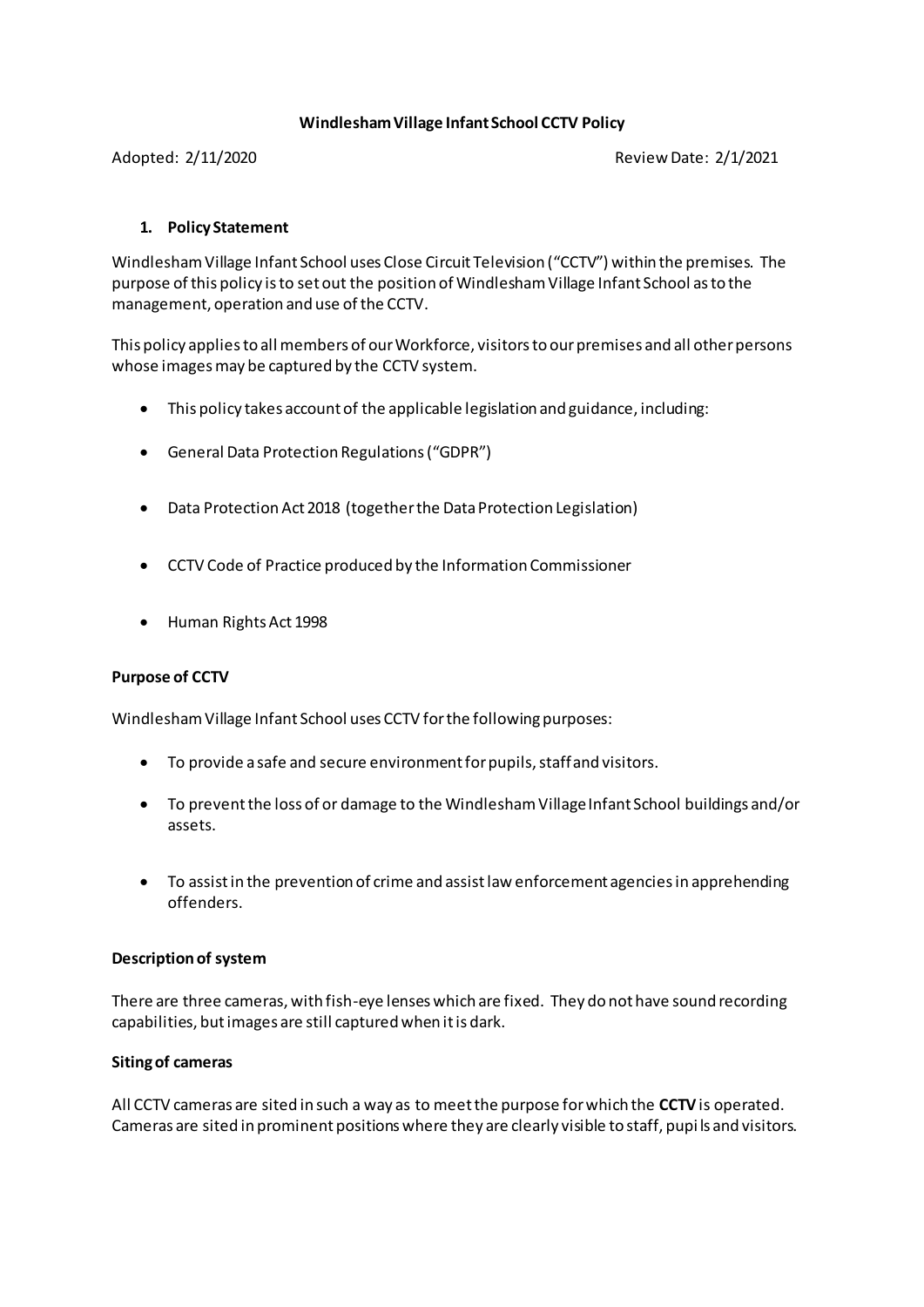Cameras will not be sited, so far as possible, in such a way as to record areas that are not intended to be the subject of surveillance. Windlesham Village Infant School will make all reasonable efforts to ensure that areas outside of the Windlesham Village Infant School premises are not recorded.

Signs will be erected to inform individuals that they are in an area within which CCTV is in operation.

Cameras will not be sited in areas where individuals have a heightened expectation of privacy, such as changing rooms or toilets.

## **Privacy Impact Statement**

Prior to the installation of the CCTV system a privacy impact assessment was conducted by the installer to ensure that the proposed installation is compliant with legislation and ICO guidance.

Windlesham Village Infant School will adopt a privacy by design approach when installing any new cameras or systems, considering the purpose of each camera to avoid recording and storing excessive amounts of personal data.

## **Management and access**

The CCTV system will be managed by the Headteacher, with support from the IT Technician. On a day to day basis the CCTV system will be operated by the IT Technician.

The viewing of live CCTV images will be restricted to staff responsible for granting access to the site. Recorded images which are stored by the CCTV system will be restricted to access by the Headteacher and Data Protection Officer.

No other individual will have the right to view or access any CCTV images unless in accordance with the terms of this policy as to disclosure of images.

The CCTV system is checked monthly by the IT support to ensure that it is operating effectively. This is done by logging in and checking it is recording.

# **Storage and Retention of Images**

Any images recorded by the CCTV system will be retained only for as long as necessary for the purpose for which they were originally recorded.

Recorded images are stored only for a period of 30 days unless there is a specific purpose for which they are retained for a longer period. The images are automatically destroyed by the system.

Windlesham Village Infant School will ensure that appropriate security measures are in place to prevent the unlawful or inadvertent disclosure of any recorded images. The measures in place include:

- CCTV recording systems being in restricted access areas;
- The CCTV system being encrypted/password protected.
- Restriction of the ability to make copies to specified members of staff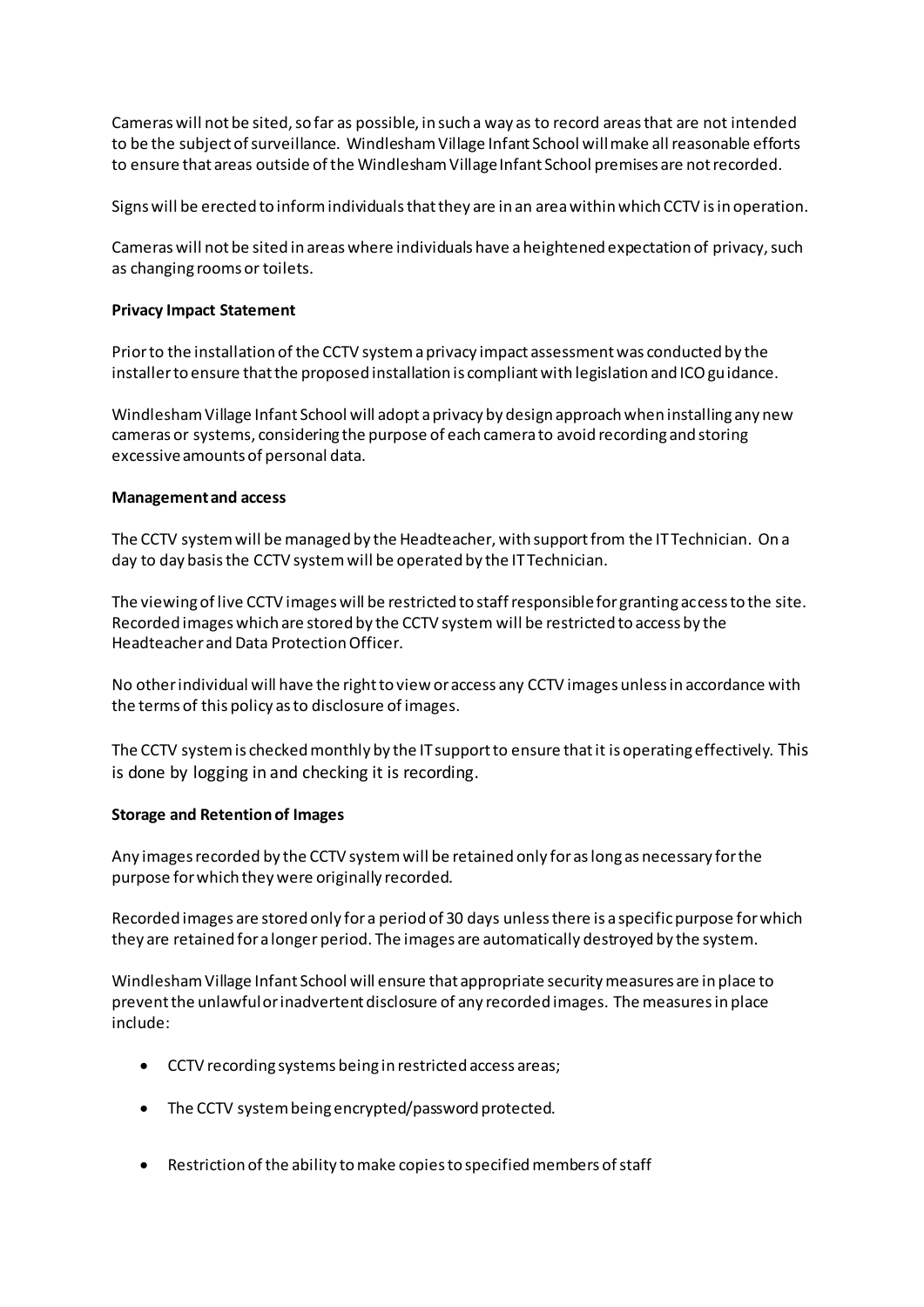A log of any access to the CCTV images, including time and dates of access, and a record of the individual accessing the images will be maintained by the school.

## **Disclosure of Images to Data Subjects**

Any individual recorded in any CCTV image is a data subject for the purposes of the Data Protection Legislation and has a right to request access to those images.

Any individual who requests access to images of themselves will be considered to have made a subject access request (SAR) pursuant to the Data Protection Legislation. Such a request should be considered in the context of the TAMAT Data Protection Policy.

When such a request is made the Headteacher/Data Protection Officer will review the CCTV footage, in respect of relevant time periods where appropriate in accordance with the request.

If the footage contains only the individual making the request, then the individual may be permitted to view the footage. This must be strictly limited to that footage which contains only images of the individual making the request. The Headteacher/Data Protection Officer must take appropriate measures to ensure that the footage is restricted in this way.

If the footage contains images of other individuals, then the school must consider whether:

- The request requires the disclosure of the images of individuals other than the requester, for example whether the images can be distorted so as not to identify other individuals.
- The other individuals in the footage have consented to the disclosure of the images, or their consent could be obtained.
- If not, then whether it is otherwise reasonable in the circumstances to disclose those images to the individual making the request.

A record must be kept, and held securely, of all disclosures which sets out:

- When the request was made
- The process followed by the Headteacher/Data Protection Officer in determining whether the images contained third parties.
- The considerations as to whether to allow access to those images
- The individuals that were permitted to view the images and when
- Whether a copy of the images was provided, and if so and if so to whom, when and in what format.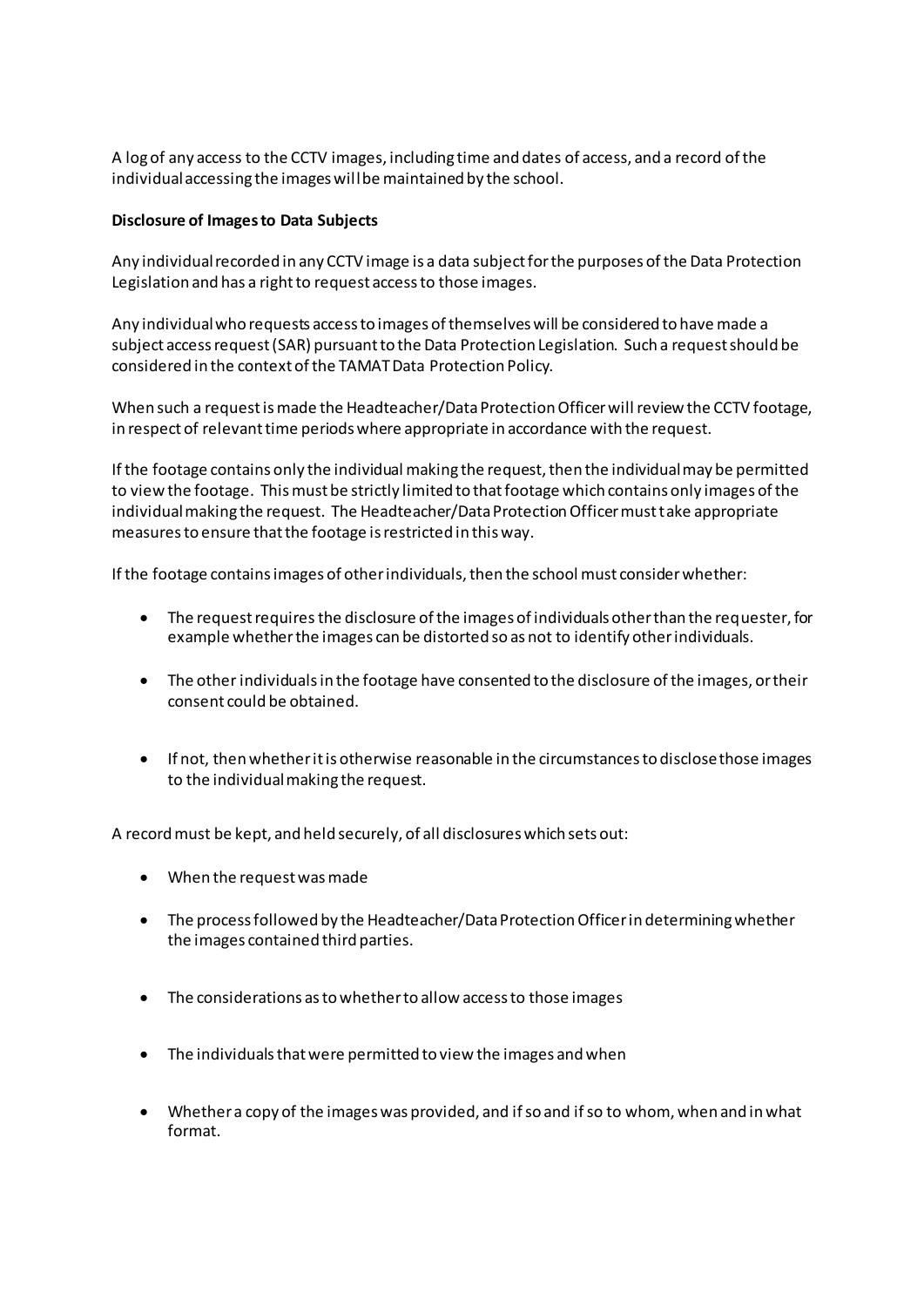## **Disclosure of Images to Third Parties**

The school will only disclose recorded CCTV images to third parties where it is permitted to do so in accordance with the Data Protection Legislation.

CCTV images will only be disclosed to law enforcement agencies in line with the purposes for which the CCTV system is in place.

If a request is received from a law enforcement agency for disclosure of CCTV images, then the Headteacher/Data Protection Officer must follow the same process as above in relation to subject access requests (SAR). Details should be obtained from the law enforcement agency as to exactly what they want the CCTV images for, and any individuals of concern. This will then enable proper consideration to be given to what should be disclosed, and the potential disclosure of any thirdparty images.

The information above must be recorded in relation to any disclosure.

If an order is granted by a Court for disclosure of CCTV images, then this should be complied with. However very careful consideration must be given to exactly what the Court order requires. If there are any concerns as to disclosure, then the Data Protection Officer should be contacted in the first instance and appropriate legal advice may be required.

#### **Review of Policy and CCTV System**

This policy will be reviewed annually.

The CCTV system and the privacy impact assessment relating to it will be reviewed annually.

#### **Misuse of CCTV System**

The misuse of CCTV system could constitute a criminal offence.

Any member of staff who breaches this policy may be subject to disciplinary action.

#### **Complaints Relating to this Policy**

Any complaints relating to this Policy or the CCTV system operated by Windlesham Village Infant School should be made in accordance with the Windlesham Village Infant School Complaints Policy.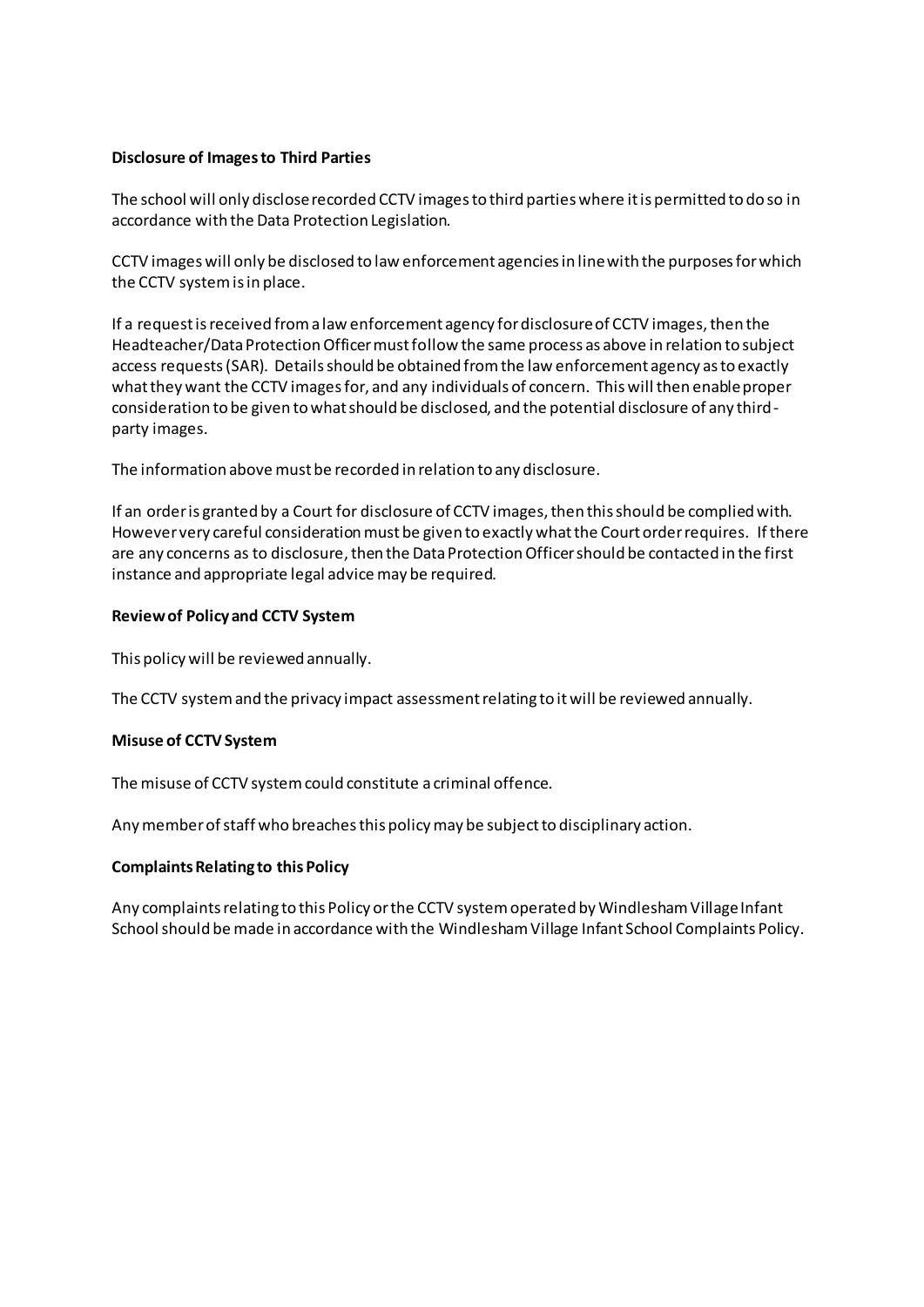## **CCTV Impact Assessment Template**

## **1. Who will be captured on CCTV?**

Pupils, staff, parents/carers, volunteers, governors and other visitorsincluding members of the public.

## **2. What personal data will be processed?**

Facial images, behaviour, possibly car registration if it is visible

**3. What are the purposes for operating the CCTV system? Set out the problem that the school is seeking to address and why the CCTV is the best possible solution and the matter cannot be addressed by way of less intrusive means**

Prevention and/or detection of crime. Recognition of visitors before they enter the school building for safer security

#### **4. What is the lawful basis for operating the CCTV System?**

Legal obligation, legitimate interests of the organisation to maintain health and safety and to prevent and investigate crime.

# **5. Who is/are the named person(s) responsible for the operation of the system?**

Mrs Naomi Ezzard (Headteacher) Ms Ann Johnstone (Data Protection Officer)

#### **6. Describe the CCTV system including locations:**

- a. Clear images are produced so that they can be used for the purpose for which they were obtained.
- b. There are three cameras sited at the main pedestrian entrance at the front of the school, one camera give a view of the gate into the back playground, the final camera gives a view of the gate where pupils enter/leave the site which is situated at the back part of the playground.
- c. Signs are displayed to notify individuals that CCTV is in operation. Three signs are in place – front, side and rear of the building.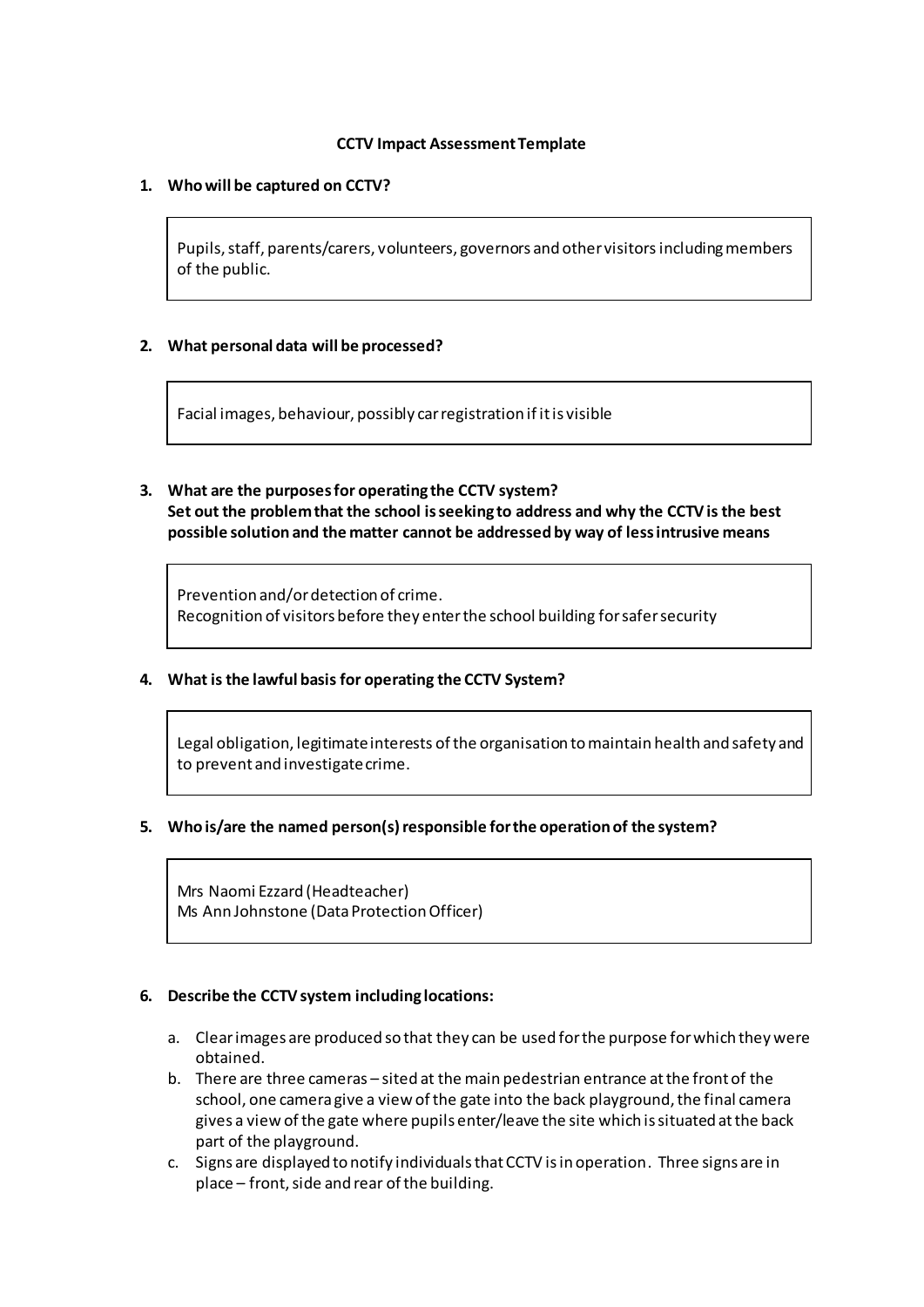- d. It may be possible for third party data to be redacted by blurring out other individuals, this is dependent on the IT Provider being able to carry out this task.
- **7. Set out the details of any sharing with third parties, including processors?**

We do not share with third parties or processors; our entire system is held onsite.

**8. Set out the retention period of any recordings, including why those periods have been chosen.**

Recordings are held for 30 days then destroyed in accordance with regulations

**9. Set out the security measures in place to ensure that recordings are captured and stored securely**

Recordings are held in a locked cupboard in the Headteacher's Office

**10. What are the risks to the rights and freedoms of individuals who may be captured on the CCTV recordings?**

Recording individuals without their knowledge What are the risks to unlawful access being gained Possible data breach risks Risk of transferring data to authorities (ie police) or disclosed to any third party

**11. What measures are in place to address the risks identified?**

Footage would only ever be used if investigating a specific event/period

**12. Have parents been consulted as to the use of the CCTV system? IF so, what views were expressed and how have these been accounted for?**

Views of parents has not been sought

13. When will the Privacy Impact Assessment be Reviewed?

This will be carried out annually in line with the Policy